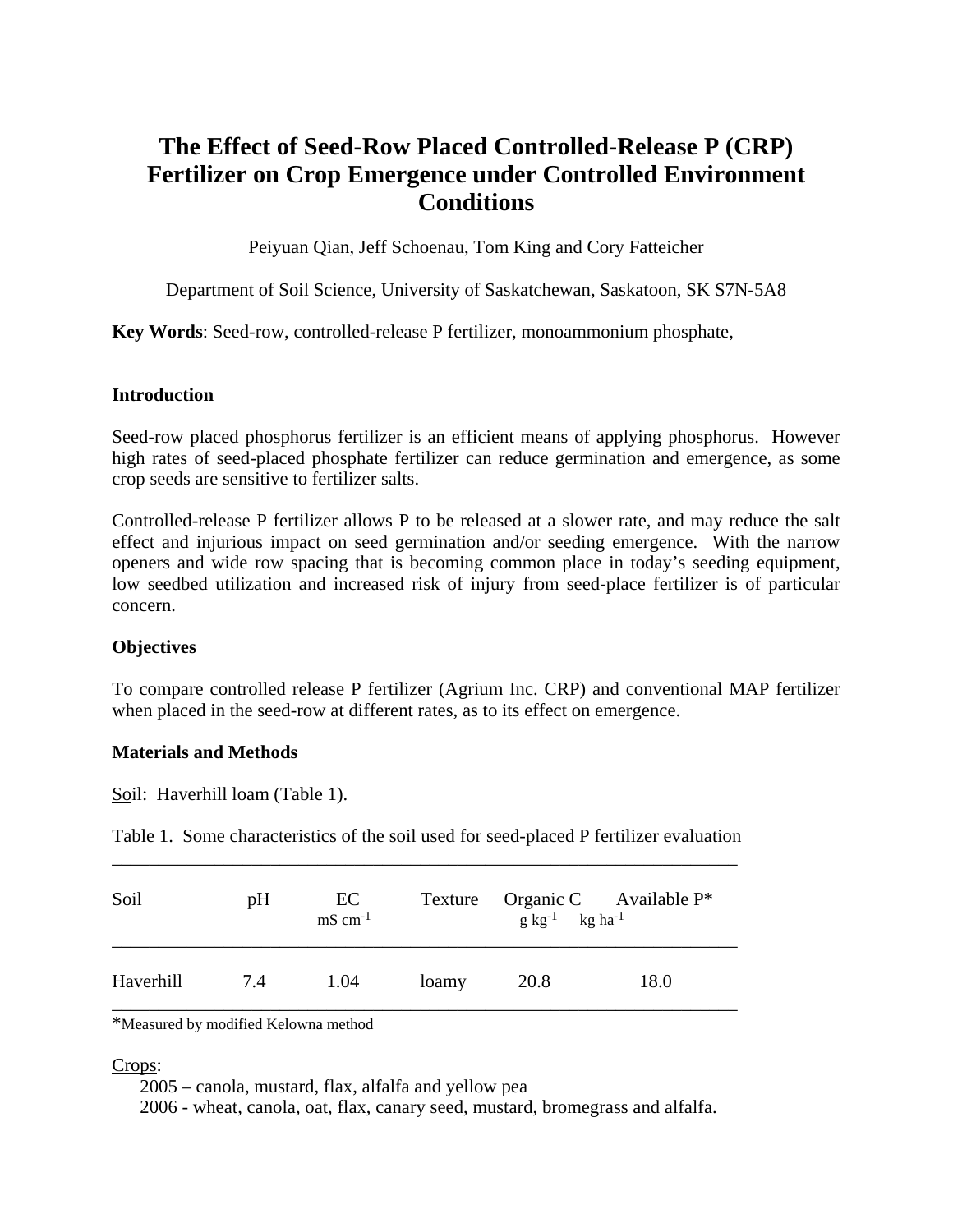Seed rates: Table 2

Table 2. The crops tested in the study

| Crop                       | Variety                | <b>Seed Rate</b><br>$kg$ ha <sup>-1</sup> |  |
|----------------------------|------------------------|-------------------------------------------|--|
| Wheat                      | Prodigy                | 112                                       |  |
| Oat                        | <b>Triple Crown</b>    | 134                                       |  |
| Argentine Canola OP non HT | Sprint                 | 12                                        |  |
| <b>Yellow Pea</b>          | Carneval               | 410                                       |  |
| <b>Flax</b>                | <b>CDC</b> Valor       | 35                                        |  |
| <b>Oriental Mustard</b>    | Cutlass                | 11                                        |  |
| Alfalfa                    | <b>Beaver</b>          | 10                                        |  |
| Canary seed                | <b>Common Itchless</b> | 40                                        |  |
| <b>Bromegrass</b>          | Knowles                | 40                                        |  |

\_\_\_\_\_\_\_\_\_\_\_\_\_\_\_\_\_\_\_\_\_\_\_\_\_\_\_\_\_\_\_\_\_\_\_\_\_\_\_\_\_\_\_\_\_\_\_\_\_\_\_\_\_\_\_\_\_\_\_\_

#### Fertilizer:

Source -

Conventional MAP –  $NH_4H_2PO_4$  (12-51-0)

Controlled-release  $MAP - NH<sub>4</sub>H<sub>2</sub>PO<sub>4</sub>$  coated to control fertilizer release rate (Agrium Inc.)

Rates:

 $2005 - 0$ , 20, 30, 40, 60 and 80 kg P<sub>2</sub>O<sub>5</sub> ha<sup>-1</sup>. 2006 - 0, 10, 20, 30, 40, 60, 80 and 100 kg  $P_2O_5$  ha<sup>-1</sup>.

Laboratory Study:

Tray: mixed soil in a tray (60 cm long and 40 cm wide) for twelve treatments.

Replications: 4

Seeding tool: knife opener with a 15% seedbed utilization and on-row packing.

 Moisture: near field capacity after seeding and fertilization, and then watering once daily as required simulating rainfall.

Temperature:  $20^{\circ}$ C

Light: 18-hour day length and 6 hour night period.

Plant material after counting is then crushed and ground for dry matter yield determination

#### **Results and Discussion**

A significant impact on emergence was observed in the treatments with conventional P fertilizer at rates of 30 to 40 kg  $P_2O_5$  ha<sup>-1</sup> and above for all the 5 crops tested in 2005, and similar results were obtained in 2006 for the 8 crops tested (Tables 3 and 4).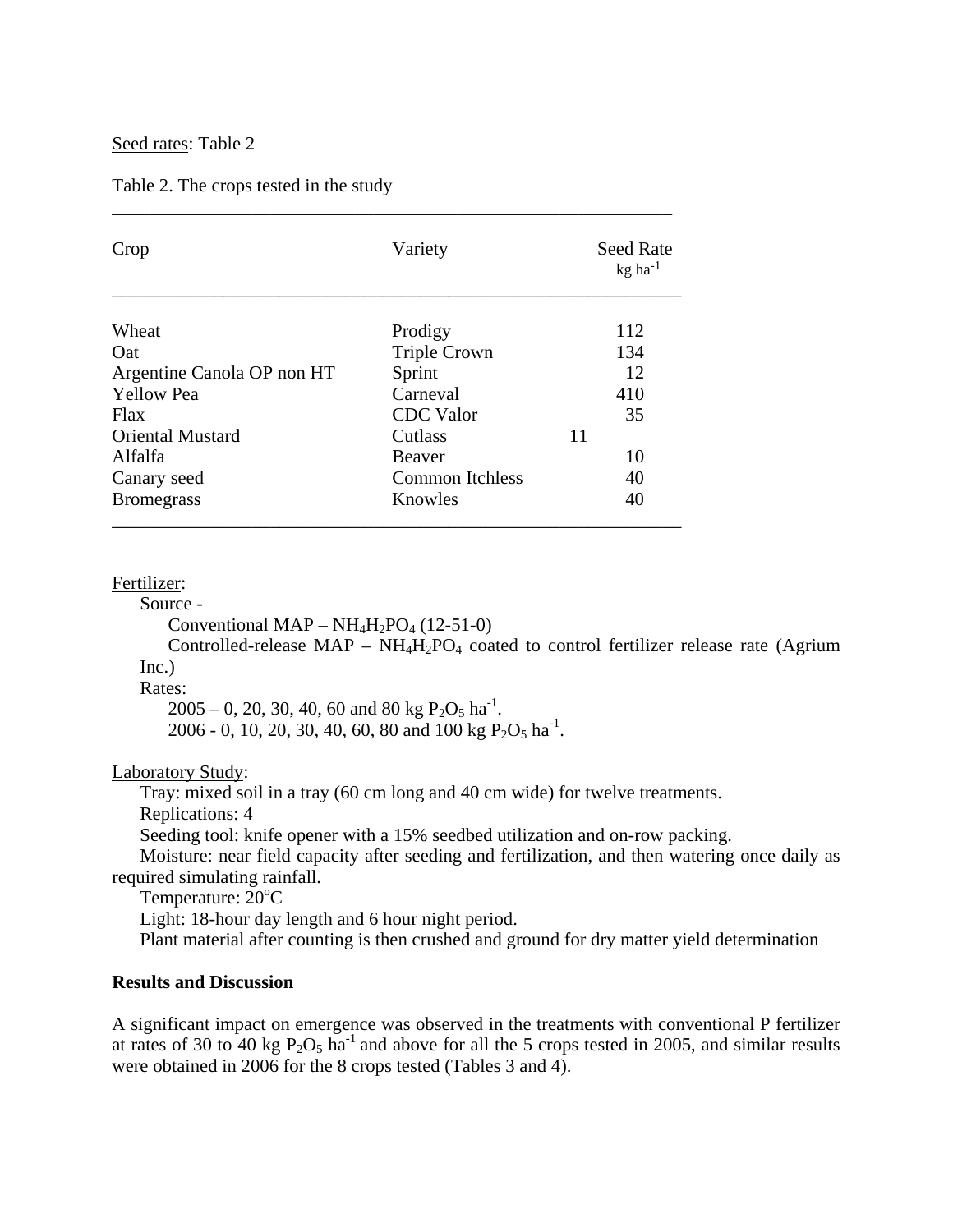| Fert. rate     | Wheat           | Oat             | Canary | <b>Bromegrass</b> | Canola          |                 |
|----------------|-----------------|-----------------|--------|-------------------|-----------------|-----------------|
| $Kg P2O5 ha-1$ | 2006            | 2006            | 2006   | 2006              | 2006            | 2005            |
| 0              | 93a             | 92a             | 83a    | 69a               | 95a             | 96a             |
| 10             | 95a             | 89a             | 79a    | 68a               | 98a             | 98a             |
| 20             | 91a             | 89a             | 79a    | 59ab              | 95a             | 90ab            |
| 30             | 89ab            | 86a             | 73ab   | 58ab              | 91a             | 83 <sub>b</sub> |
| 40             | 91a             | 81a             | 68bc   | 57ab              | 73 <sub>b</sub> | 69c             |
| 60             | 80 <sub>b</sub> | 78a             | 59     | 50 <sub>b</sub>   | 48c             | 48d             |
| 80             | 64c             | 61 <sub>b</sub> | 53cd   | 26c               | 43c             | 46d             |
| 100            | 52d             | 58b             | 38d    | 23c               | 36c             |                 |

Table 3. Percentage of emergence\* as affected by different rates of conventional MAP fertilizer for wheat, oat, canary, bromegrass, and canola.

\_\_\_\_\_\_\_\_\_\_\_\_\_\_\_\_\_\_\_\_\_\_\_\_\_\_\_\_\_\_\_\_\_\_\_\_\_\_\_\_\_\_\_\_\_\_\_\_\_\_\_\_\_\_\_\_\_\_\_\_\_\_

For each crop, means in columns followed by a different letter are significantly different at  $p < 0.05$ . \*Refers to % of planted seeds that emerged over 20 days

\_\_\_\_\_\_\_\_\_\_\_\_\_\_\_\_\_\_\_\_\_\_\_\_\_\_\_\_\_\_\_\_\_\_\_\_\_\_\_\_\_\_\_\_\_\_\_\_\_\_\_\_\_\_\_\_\_\_\_\_\_

Table 4. Percentage of emergence\* as affected by different rates of conventional MAP fertilizer for mustard, flax, alfalfa and yellow pea

\_\_\_\_\_\_\_\_\_\_\_\_\_\_\_\_\_\_\_\_\_\_\_\_\_\_\_\_\_\_\_\_\_\_\_\_\_\_\_\_\_\_\_\_\_\_\_\_\_\_\_\_\_\_\_\_\_\_\_\_\_

| Fert. rate                   |                 | Mustard         |      | Flax            | Alfalfa         |                 | Yellow pea      |
|------------------------------|-----------------|-----------------|------|-----------------|-----------------|-----------------|-----------------|
| $Kg P_2O_5$ ha <sup>-1</sup> | 2006            | 2005            | 2006 | 2005            | 2006            | 2005            | 2005            |
| 0                            | 70a             | 73a             | 67ab | 69a             | 72a             | 71a             | 97a             |
| 10                           | 63ab            | 70a             | 69a  | 63ab            | 69a             | 70a             | 76ab            |
| 20                           | 66ab            | 65a             | 65ab | 64ab            | 67a             | 66a             | 75ab            |
| 30                           | 55 <sub>b</sub> | 43 <sub>b</sub> | 54bc | 56b             | 71a             | 54 <sub>b</sub> | 72 <sub>b</sub> |
| 40                           | 41c             | 33 <sub>b</sub> | 42cd | 44c             | 46b             | 45 <sub>b</sub> | 56b             |
| 60                           | 38cd            | 12c             | 33de | 23d             | 44 <sub>b</sub> | 26c             | 28c             |
| 80                           | 34cd            | 7c              | 22e  | 10 <sub>e</sub> | 39 <sub>b</sub> | 11d             | 19c             |
| 100                          | 27d             |                 | 21e  |                 | 29 <sub>b</sub> |                 |                 |

\_\_\_\_\_\_\_\_\_\_\_\_\_\_\_\_\_\_\_\_\_\_\_\_\_\_\_\_\_\_\_\_\_\_\_\_\_\_\_\_\_\_\_\_\_\_\_\_\_\_\_\_\_\_\_\_\_\_\_\_\_\_ For each crop, means in columns followed by a different letter are significantly different at  $p < 0.05$ . \*Refers to % of planted seeds that emerged over 20 days

For the controlled release P (CRP) fertilizer, no negative impact was observed even at rates up to 80-100 kg  $P_2O_5$  ha<sup>-1</sup> with the exception of yellow peas where a tread towards decrease in the emergence counts was noted at the rate of  $60 \text{ kg } P_2O_5$  ha<sup>-1</sup> (Tables 5 and 6).

Table 5. Percentage of emergence\* as affected by different rates of controlledreleased MAP fertilizer for wheat, oat, canary, bromegrass, canola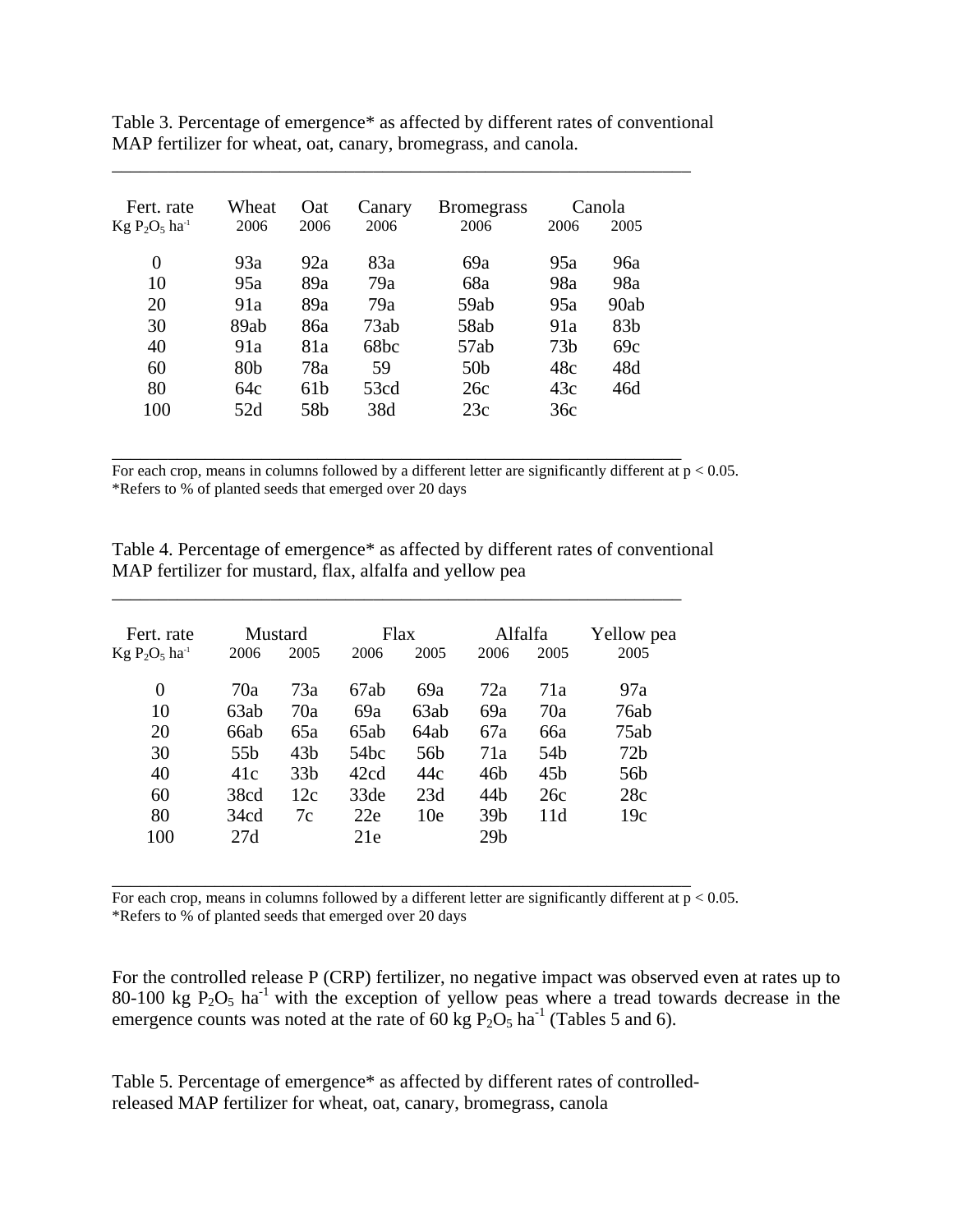| Fert. rate     | Wheat | <b>O</b> at     | Canary | <b>Bromegrass</b> |      | Canola |
|----------------|-------|-----------------|--------|-------------------|------|--------|
| $Kg P2O5 ha-1$ | 2006  | 2006            | 2006   | 2006              | 2006 | 2005   |
| 0              | 93a   | 92a             | 81a    | 69a               | 95a  | 90a    |
| 10             | 93a   | 92a             | 80a    | 66a               | 95a  |        |
| 20             | 95a   | 89a             | 83a    | 69a               | 93a  | 92a    |
| 30             | 93a   | 89a             | 78a    | 62a               | 86a  |        |
| 40             | 89a   | 89a             | 75a    | 60a               | 91a  | 96a    |
| 60             | 89a   | 89a             | 73a    | 66a               | 86a  | 92a    |
| 80             | 91a   | 86 <sub>b</sub> | 75a    | 56a               | 91a  | 94a    |
| 100            | 91a   | 81 <sub>b</sub> | 74a    | 58a               | 84a  |        |

\_\_\_\_\_\_\_\_\_\_\_\_\_\_\_\_\_\_\_\_\_\_\_\_\_\_\_\_\_\_\_\_\_\_\_\_\_\_\_\_\_\_\_\_\_\_\_\_\_\_\_\_\_\_\_\_\_\_\_\_

For each crop, means in columns followed by a different letter are significantly different at  $p < 0.05$ . \*Refers to % of planted seeds that emerged over 20 days

Table 6. Percentage of emergence\* as affected by different rates of controlledreleased MAP fertilizer for mustard, flax, alfalfa and yellow pea

\_\_\_\_\_\_\_\_\_\_\_\_\_\_\_\_\_\_\_\_\_\_\_\_\_\_\_\_\_\_\_\_\_\_\_\_\_\_\_\_\_\_\_\_\_\_\_\_\_\_\_\_\_\_\_\_\_\_\_\_\_

| Fert. rate<br>$Kg P2O5 ha-1$ | Mustard<br>2005<br>2006 |     | <b>Flax</b><br>2006<br>2005 |     | Alfalfa<br>2006<br>2005 |     | Yellow pea<br>2005 |
|------------------------------|-------------------------|-----|-----------------------------|-----|-------------------------|-----|--------------------|
| 0                            | 70a                     | 72a | 67a                         | 60a | 72a                     | 64a | 88a                |
| 10                           | 68a                     |     | 68a                         |     | 71a                     |     |                    |
| 20                           | 70a                     | 67a | 69a                         | 56a | 72a                     | 60a | 91a                |
| 30                           | 73a                     |     | 72a                         |     | 67a                     |     |                    |
| 40                           | 70a                     | 62a | 69a                         | 60a | 67b                     | 63a | 81a                |
| 60                           | 71a                     | 75a | 71a                         | 60a | 72 <sub>b</sub>         | 51a | 63a                |
| 80                           | 68a                     | 65a | 65a                         | 59a | 71 <sub>b</sub>         | 71a | 59a                |
| 100                          | 66a                     |     | 65a                         |     | 71 <sub>b</sub>         |     |                    |

For each crop, means in columns followed by a different letter are significantly different at  $p < 0.05$ . \*Refers to % of planted seeds that emerged over 20 days

Canola, flax, alfalfa and mustard have been reported to be relatively sensitive to seed placed P. No negative impact was observed for these crops for the controlled-release seed placed P up to 80-100 kg  $P_2O_5$  ha<sup>-1</sup>, implying improved crop safety for controlled-release P fertilizer compared to conventional P fertilizer. A reduced salt-effect/damage potential from a CRP product would be of benefit in potentially allowing more urea and potash to be seed-row placed along with phosphorus in single shoot systems.

This experiment only evaluates seed-placed P fertilizer alone, not in combination with some seed-placed N and K as may be used in the field. Further tests are required with combination of P and other nutrients.